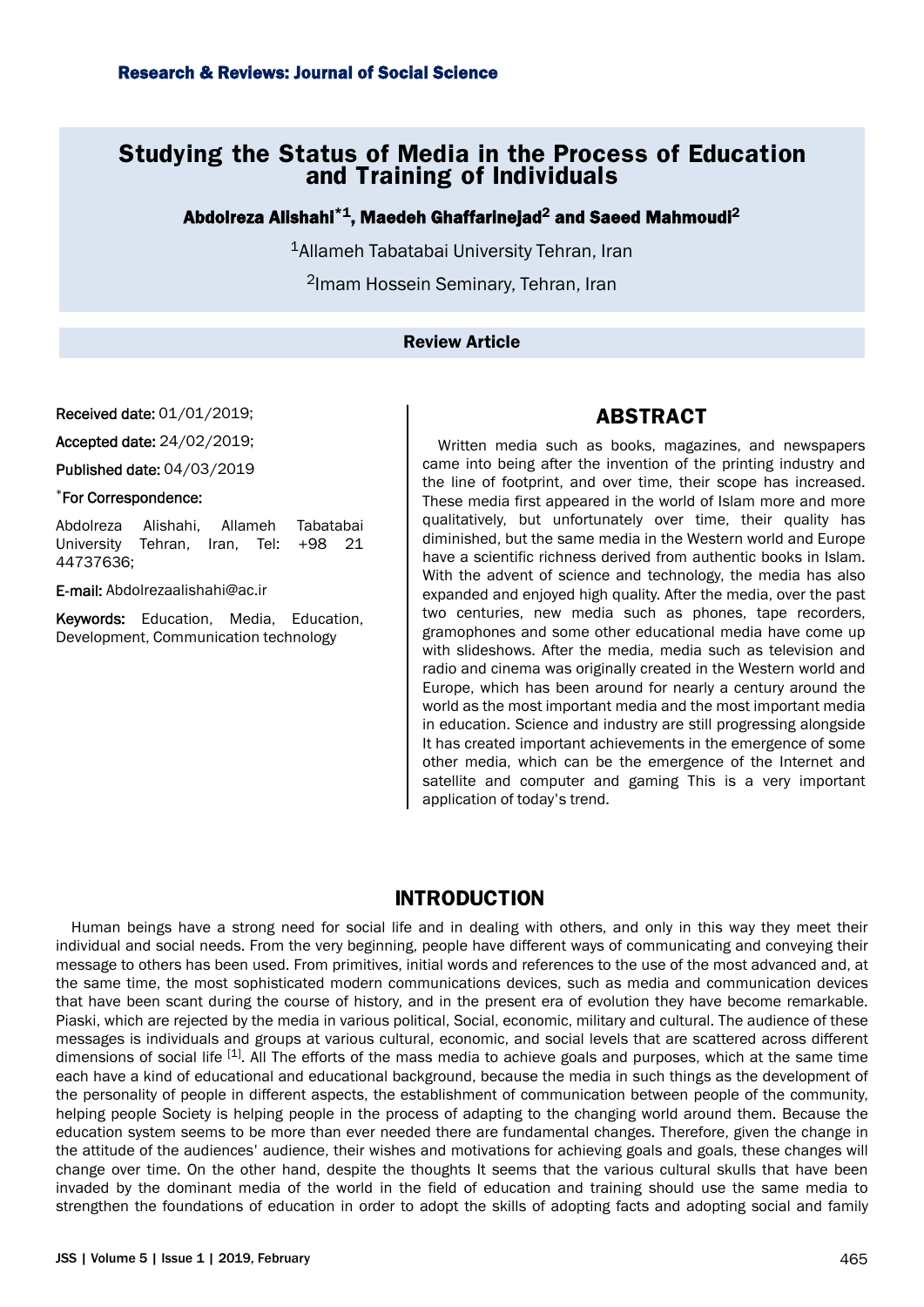decisions Intelligent and timely manner in the realization of the real community of the community, with the level of thought and the oven The families of the families, the problems and problems caused by the superstitions are minimized and positive behaviors and potential positive measures are close to activity, and doubt that this is only a sufficient coverage of information and avoiding unilateralism and bombing the new healthy and practical ways of using the media. In this study, we have tried to use the available sources in order to explain the meanings and disadvantages of various media (visual-auditory-written, spoken, narrative, etc.) on the process of education And the upbringing of children and adolescents. Because the extent of the media in the current world and its direct impact on the social behavior of our students and our children requires a lot of research and research.

# **STATEMENT OF THE PROBLEM**

Media has been very limited in recent years, but with the passage of time and the advancement of science and technology, the media has expanded to include a vast territory. At first, written media was formed at an elementary level, and then other media emerged. It was the time when the book was considered to be the most important communication tool among the various nations of the world; the heavenly religions and prophets, these divine pilgrims, wrote their message with the book And its teachings began to the people, and the mission of some of these messengers came from books and revelations. Books like the Prophet's David (AS) and the Bible of Jesus (AS) and the Torah of Musa (AS) and the Holy Qur'an of the Prophet of Islam (pbuh) were examples of books and as the most important means of communication at that time, which played a very important role in educating the followers of each school Followed by the advancement of science in the field of mass media, and tools such as newspapers and magazines that have been added to the fruitful knowledge and education [2]. Over the past two centuries, human beings have come up with relatively advanced media such as radio, and then increasingly developed media such as television and cinema, which played a very important role in educating and educating people. These instruments originally appeared in Western and European countries, which provided education to people. Today, these important media play a very important role in the field of education and training of families and peoples, and the scope of the media has not been limited to the same number. In the course of the past half century, media such as the Internet-computer and recently the very advanced satellite have been added to it. In this study, we will look at the positive and negative role of each media and its destructive factors, and the most important media in educating the people. We must be careful that we do not get involved with its destructive factors and do not force it to promise that with the slogan of the usefulness of science, do not lie to human science. Because anything that is produced may not be entirely positive and constructive, although it has positive factors! It should be informed about its negative factors and used it in an appropriate and correct way, in order to avoid distortion.

# **EDUCATION POSITION**

Regarding the value of education in the system of existence and its impact on different cultural and social spheres of families and society, it appears that the existence and generalization of the media in order to bring about change in the system of education is imperative and perhaps indispensable. Because lack of knowledge of the media for their use at different times by children and adolescents without the supervision and supervision of coaches and families will undoubtedly have undesirable effects which, in the case of simplicity and neglect, may be in We face a tragedy and education in the long run, but what is important is the current knowledge and knowledge In the area of education and training, the field of media activity can be predicted and evaluated. Although these areas seem complicated by the development of software and satellite communication tools, but what matters is the attention of educators and teachers, and especially families, to the undesirable effects of these media along with the educational and teaching asset and A wide range of different sciences [3]. Let's try to introduce some media tools and their positive and destructive effects into logical and reasonable responses regarding the use or non-use of the media. Because there is an insight into the measurement of people and the means to change It is at the level of behavior that involves the exchange of information and the meaning of this information, which contributes to the differences in the field of communication, especially with the presence of different media, with the knowledge of the parties in order to establish a better relationship or reduce its quality. Important And the perilousness of thousands of Iranian teachers who are engaged in education for non-nursing and adolescents, like other teachers The world is about knowing the knowledge-information and concepts, skills, and, most importantly, transferring values that the child can discover in his lifetime as a useful and effective member for himself and a community, and in Taking into account the potential of their potential and taking them into practice [4]. As gold is so deep in the earth, and it is raw, it has a price. However, as it relates to this element, its price The student is also in the first place as much as he is taught and educated, his higher human worth is higher. Will go away. In other words, we want to see how a teacher can transfer the text and subject of his lesson to students more effectively and efficiently, and in this transfer of audiovisual materials and equipment, and in particular educational technology, what role does it play in the academic achievement of the students of the game How can the teacher help with the teacher? Because the teacher can familiarize himself with the techniques and methods of teaching through the use of media and teaching materials to improve the transfer of learning to students, so this research is done by collecting Such information has been done. As a result, the information in this collection will be useful primarily for teachers teaching different sciences.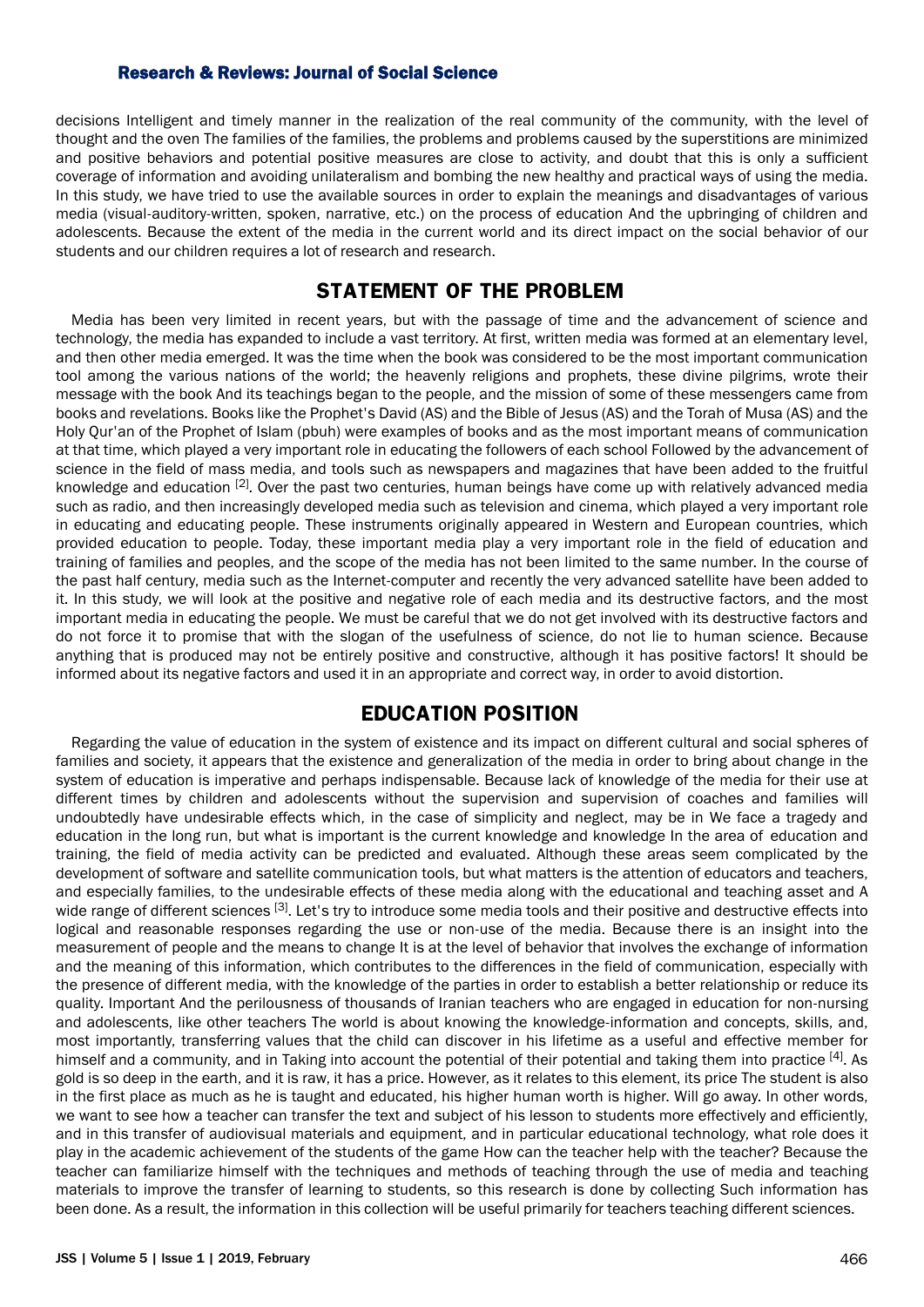# **TYPES OF EDUCATIONAL MEDIA**

- Non-transparent visual materials These materials include: types of images, books, (self-study, etc.), journals, study guides for charts, charts, maps, posters and cartoons
- Audible materials (audio only) which include: audio tape (ring, cassette, page cartridge, radio, telephone and audio card
- Audible materials Non-transparent visual (combinations of 1 and 2) which include books with tape or sheets and other printed materials accompanied by audible materials
- Transparent visual materials (slides, films, stripes, and transparent transparencies
- Audible material Transparent visual (fixed) which include the movie, speaker stripe, types of slides with a bar or page
- Audible materials Animated Visions Includes Moving Movies and Video
- Moving visual material, which is a silent animated film (with a caption or a letter)
- Three dimensions, which are: real objects, models, models and cut-ins
- Human resources and situations, which include inviting people, scientific research, role-playing, and so on
- Computers that include: Computer types and terminals with display tools.
- Satellites Including all kinds of artificial moons and satellite communications and satellite TVs
- Media categorization The classification of the media is mostly due to the fact that if media has a particular feature, it can serve a target that requires the same feature. For example, learning a task that requires the cleaning of the problem uses a media that uses a sense of sight, viz., Visual media [4].

## **COMPARISON OF MASS MEDIA WITH EACH OTHER IN RELATION TO THE AUDIENCE**

McLuhan, in his index of "Mass Media" and several other works, puts hot media in front of cool communication devices. Accordingly, it is said that those funny stories are the same, the meaning of which is entirely present in the story quoted. Comes to stories whose meaning only becomes apparent when an attempt is made to understand it from the listener's area. Similarly, hot communication devices, such as the alphabet, print, radio and cinema, provide their messages in full, and they are just like red fangs that place their roles, while cold communication devices such as "speech" Picture alphabets, illustrated stories, moving pictures, phones and TVs that provide incomplete messages, and require a specific mental effort from the recipient [5].

# **DIFFERENT DEFINITIONS OF EDUCATIONAL MEDIA BY SCIENTISTS**

Media is a means of communication. This word is in the language of Anglo-Saxon 1, which means the overall flow of transmission through communication devices. The Technical Committee of Technical Terms in France at its meeting on November 24, 1971, accepted the word media in the sense of communication devices and carriers. The word in the definition of the carriers the message is called the message center and message center.

"Gain" defines the educational media as: (Media is a combination of things used to convey communication or other learning impulses to the learner).

The term "learning" or "education" is used by the media to distinguish between learning by the media and learning from direct experience. This term was first used by Bruner Waxon.

Hashem Naimati defines the educational media as:"All the facilities that can create conditions in the classroom that can help students learn new information and behaviors with full understanding." Davis is classified by the media based on the importance of attending the learning and teaching process, which is as follows:

- Optional media means the media where teachers, if available, have the necessary funds if Tend to work.
- Essential Media: Teach the teacher to realize their desired goals. The funding required and the time required to use these media is required. Jean Caseno, on the role of communicative devices in the formation of social behavior, believes that radio and television, the press and the advertisement, in two different ways, can provoke us to implicit participation, and, in the main statement, they are likely to believe our beliefs To change. The first is the irresponsible temptation of the mass media that engages us in some way  $^{[6]}$ .

For example, many intellectuals, after swearing that they never bought a television, finally surrendered to the insistence of their family members and bought television, thereby changing their position and playing a role other than what they previously pretended they got. Or if someone subscribes to a newspaper that does not match his thoughts, then he has been able to break the barrier against the opposing beliefs that he has made in his mind.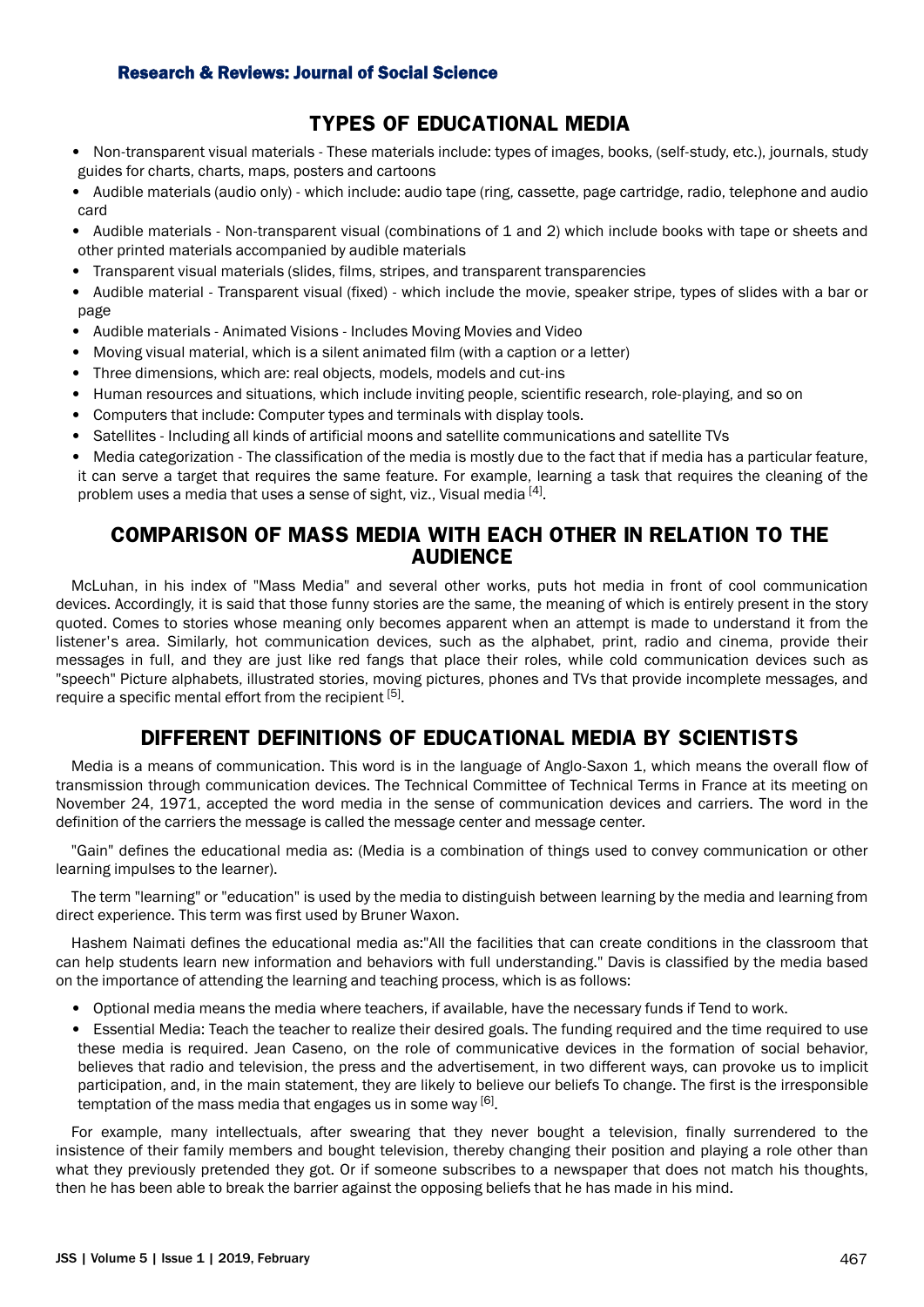Second, the flood of information flowing through the mass media is gradually drowning the whole of society, and people who do not want to be in this atmosphere of information will feed on this information and they will gradually become involved in the affair, and this Discuss information for others. Even if only some of them believe it, they still have to get involved with the political issues of the day. All these factors, albeit subtle and ambiguous, affect our behavior. But their effect is so quiet and superficial that it can not be thought of as violent. Mass media or mass media shake off the traditions of the past and create new values and provide new types of music, show and political ideas to them. Today, it is certain that every person or any village that has access to the radio or the press has a more recent perspective all over the world, is more progressive and adopts new roles faster than those who do not have access to these devices. According to him, mass communication devices can not directly change the way people think, and the diffusion of any type of thought or practice in the second world community depends on the discussions and dialogues that face-to-face [7] .

#### Mass Media and Society

As it was said, the means of mass communication are the product of human thought and hence excited by society and influenced by it. But after they have been found and used, they can be healthy, calming or harmful, in accordance with the manner in which they are used. What first of all affects the organization of these media is state or private. A communication device in such a situation can take the role of cultural leadership instead of simply following the demands of the people. The privateity of these media, without any control from the state and the society, lacks any cultural dimension and even makes it dangerous within the material society. These media link the "mass production" with "mass consumption," and in pursuit of this goal, is "remote human guidance." The "remote government" of their "subversion" and "massification" of humans use they do. All of these actions will make the new man, in spite of the fact that he consumes all human beings throughout history, needs himself every day and goes on to become more and more. From a political point of view, each candidate can refer to the communications organization for victory in the election, and even guarantee victory, provided that according to his personal characteristics, he pays particular attention to the Baha'i. Economically placing commercial advertisements in a timely manner important news, although it leads to more profit for the organization, leads to the exploitation of human beings and the exploitation of them illegally. Exercise of subconscious commercial ads is a violation of the freedom of human beings. Pornography with pornographic images generates a general moral hazard, and also requires communication in the form of dissipation of thoughts, brain trampling and, finally, the elimination of the mental balance of human beings. In our country, before the TV advertising revolution, there was an unknowing imitation of western propaganda that was not consistent with the culture and traditions of the people.

Like many of the material and spiritual manifestations of the West, it was very unexpectedly and increasingly accelerated into the traditional cultural arena of the country, which led to the emergence of a "pseudo-modernist culture of falsehood." Interestingly, the same lifestyle and Western glamorous products were also widely consumed by the public. After the revolution, it was forbidden for several years, but from the mid-1970s onwards a tiny stream of television advertising that turned into a huge flood had long hours of day and night on television, which, in most cases, interconnected and It also does not fit the audience's needs and needs. For example, to advertise the benefits of a travel checker, a "Jackpot" machine bank, a casino gambler in the West Casinos! Along with a Western song that is in vain and ridiculous money, it is said that it has nothing to do with the official and customary culture of the society as well as with the content and message of propaganda, and according to the writer, the use of the society as much as possible in the non-rational way And becomes chaotic [8].

#### Mass Media and Family Media

Mass media, especially television, gave the next and the next to the family, and the other family is not only a place for rest and eating, but also an organization that can be taught. Watched the world and satisfied its cultural demands. In the era of communications, the walls of the house have plummeted and the waves of television, radio and satellite have penetrated it. The introduction of mass communication devices, especially TV, has reduced the response and interaction of family members with each other and their attention to the external focus of the TV, and its contents. In the past, when television and radio and other mass media were not found abundantly, people sat at night and used classical literary books such as Ferdowsi's Shahnameh, or they used the companionship of the leaders of religion and society. They were the people's intellectual power supply. But today, in spite of television or video or satellite, people in each house are collectively watching television and media and discussing it [9].

#### Mass Media and Social Stratification

Mass media, in addition to massive changes in the family, at the community level and in the community, have also provided conditions for the promotion of superior social situations. Cinema, radio and television create a distinct class called "stars", which is a bridge between the human world and the human world being played or dreaming. These devices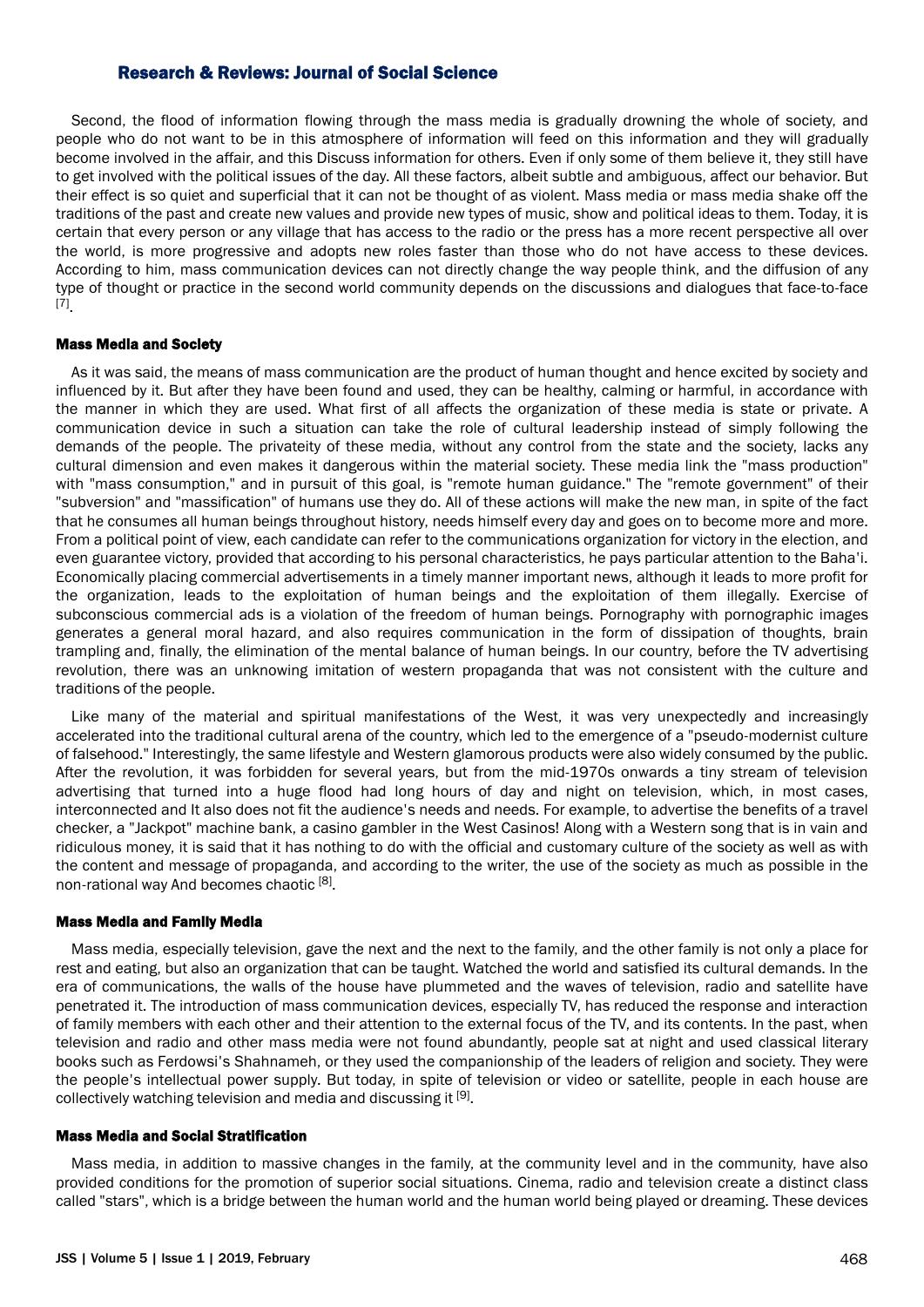are not a star phenomenon but they support the stars. They make them somewhat holy and they give their faces some popularity. According to their author, they have a high rank in the art world. But they may be human beings in their personal and family life. Like Robert Micham, a successful Hollywood star who, with a harsh and harsh scene to play rough roles in cinema, had many successes in the field of cinema, but was not successful in his private life and created scandals many times [10].

#### Mass Media and Cultural Development

The core factor of cultural development can be creativity and renaissance based on the social contributions of individuals. Today, few people consider the only economic-material development to be sufficient for the development of society. Growth should be in order to meet all the needs and aspirations of the community. The goal of cultural growth and development should be to prepare individuals to face the rapid transformation of technology and the economic system. Also, the general concept of cultural development is to help individuals to acquire the personality and originality and virtue necessary for full acceptance of life. The mass media is in fact a technology system that distributes cultural and news data. The news goes to the concept of fresh and transient events in the face of culture, which is a lasting and lasting reality! But the culture flowing from the mass media is different from what is called "classical culture" or "elite culture". The classical culture or elite culture is based on the black hole of different levels of society and is the main source of nutrition, tradition and formal education system. Such a culture leaked out of the media is a heterogeneous and disconcerting culture. This culture, called "mass culture", is composed of unsustainable and inadequate cognitive data. Of course, not just the general people who feed on such a culture, but also the elites of society are immersed in this culture. But their encounter with the mass culture is different. That is, they absorb the primary elements of emotion, and take their thoughts from this culture, which are published by the mass media, and create new effects. Thus, we see that mass media play two major roles in the cultural change of today's societies. On the one hand, mass culture is published and, on the other hand, is the source of nutrition for the elite of society, for the purpose of innovation and innovation. In other words, the mass media is the ring of connecting the big environment or the whole society to a small environment and one of the main factors of renaissance and creativity, and as a result of the factor of mobility and leading to cultural development [11]

## **DISTRIBUTION OF MASS MEDIA IN THE WORLD**

Contrary to the industry, the new means of communicating itself and its calm and steady state was at the core of its society. The developing world is facing a hurried and rushing attack from the outside world. Due to the superiority of oral culture on written culture, literacy among popular masses is still not popular, and the high literacy rate does not exceed the level of primary education. People are more interested in keeping traditions and lyrics than writing and research; while in the West, written culture has also given way to computer and electronic culture. On the other hand, attention is drawn to two developed developing worlds, and from the point of view of communication sciences, they show their inequality. One of the indicators of this inequality is the concentration of information and news in the industrialized and developed countries and the multitude of mass media. As of today, four industrialized countries of the United States, France, Britain and Russia owning the world's largest news centers also have many communication media between development Economic, social and media use.

### **MASS MEDIA**

Mass media such as print, line, book, press, telephone, radio, theater, television, cinema, the Internet and satellite are the product of human thought. Hence, they are caused by the community and affected by it, and they have a significant effect on communication. Contrary to expectations, these devices are not neutral phenomena, they create a new era and affect all the pillars of society. The manifestation of human technological advancement. And they have the most cultural impact on the society, and on the eve of the entry of the community into the third millennium, they have thrown the societies towards the future. This means the emergence of habits fresh, the development of global culture, changes in behavior and mood of people and finally the smaller the planet and neighbors of different nations together have an influential role and said Marshl McLuhan transform into the world a global village share they are proud  $^{[12]}$ .

#### Mass Media Types

First media - In the face-to-face communication of the person, the message is transmitted to the other by movements, behavior, behavior, and speech. And oral culture.

Second media - All the literature and the press, such as writing, letter, leaflet, advertisement, newspaper, newspaper, magazine, book, posters, offspring, etc., are from these media and by that the concept can be transmitted in written form. And the culture of writing.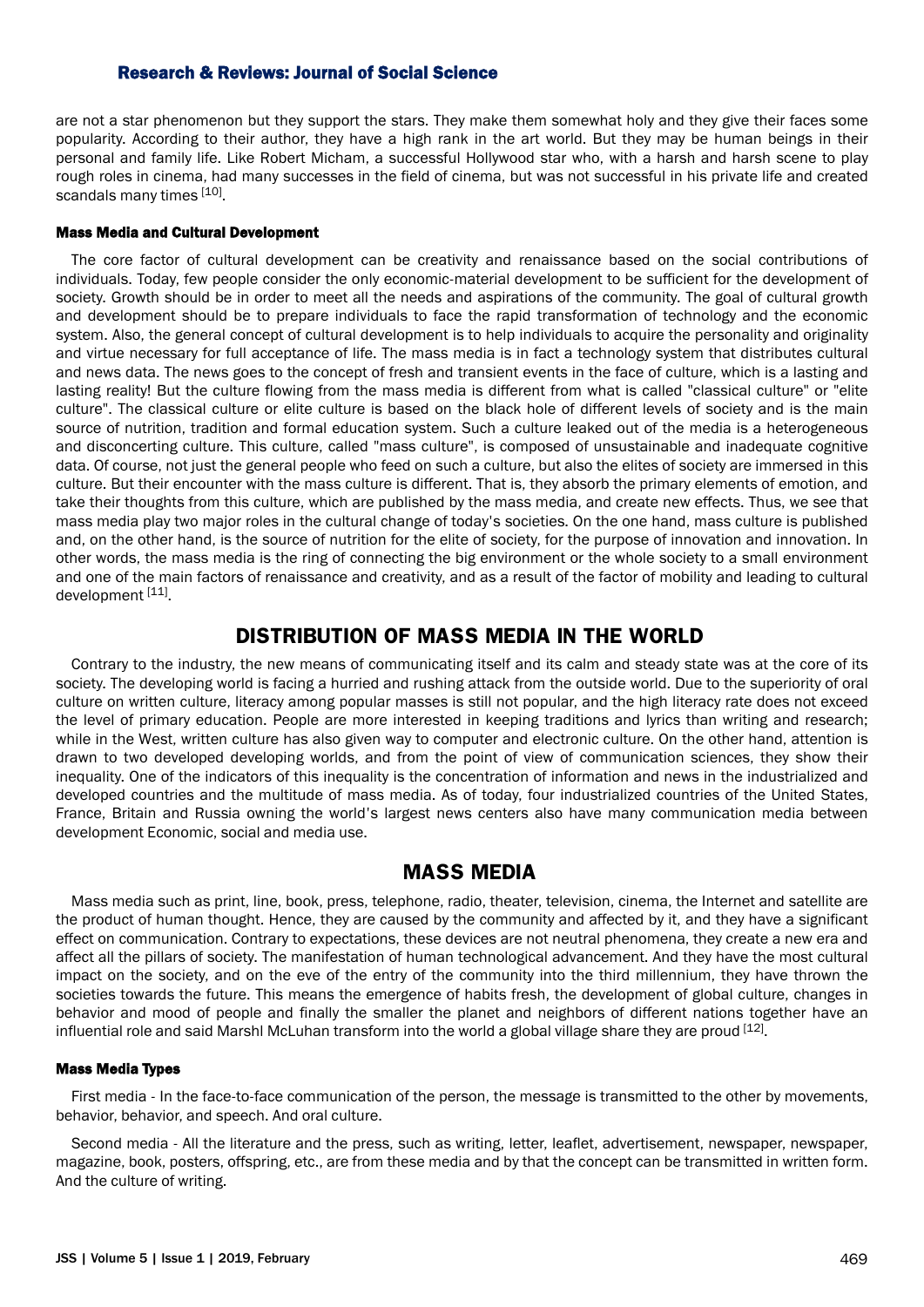Third media - Electronic media, including radio, television and satellite, are the media, which in turn are a technological leap in communication industries and create a visual and auditory culture and usually have a one-way process.

Fourth media - Two-way electronic media that acts as feedback, interactive, and multimedia. Such as CB radio in the United States, which allows different drivers in a radius of five to fifteen miles that communicate with each other. Establish<sup>[13]</sup>.

## **COMMUNAL AND PUBLIC RELATIONS**

A new interpretation used by American sociologists for the concept of Media Mass. The word, which consists of the Latin root (means) and the English correction of mass or mass, is literally a means by which they can be made with individuals not individually, with separate groups, but with large or mass congregations People have accessed equally. Today, these kinds of devices are: newspapers, radio, television, cinema and announcements, and there is a wide disagreement over the choice of the concept of mass media among scientists. Hence, some of it is called mass communication tools or important information tools or social communication tools or collective-sector techniques. In sum, these concepts, in spite of some apparent differences, are semantically close to each other. Obviously there are messages in the distribution of messages, newspapers, radio, television, which have many common points. Undoubtedly, there is an irrefutable solidarity between radio, television and press that distinguishes them from cinema or announcements. It is therefore best to classify these phenomena as a kind of press or as they say Mass communication devices. The French Academy also issued a license to use such a new meaning, relying on the amazing combination of these two words (Mass Media). Therefore, in the definition of mass communication, we can say that mass or vertical communication of information transmission with such devices (newspapers, books, waves, radio and television, etc.) is carried out for an unlimited number of people at high speed. The features of this connection are: unfamiliar and scattered messengers; return; high speed of action; multiplying the message of superficial and unstable communication [14].

## **GENERAL ANALYSIS: VOICE AND TV AND EDUCATION OF THE PEOPLE (IN TERMS OF WRITERS)**

The importance and role of Radio and Television 1 is one of the most important media against other media such as the Internet and satellite and computer. Radio and television are complementary, and both play a key role in educating the people. Radio broadcasts the programs of good and ethical and scientific, religious and religious in the form of poetry music - stories - scientific and cultural news throughout the day to educate people, and always like the university to educate all people, both children and young people. Old and young is busy. Today, the Voice of the Islamic Republic of Iran, as the most important national media in the production of various programs in various fields, teaches and educates people. Radio has been invented for nearly a century and nowadays there are even radio stations in remote rural areas.

The voice of the various provincial centers in the clouds of each broadcasting center in a conceptual language produces and distributes various programs to the province, which is in a way similar to a school that teaches and in some way educates people, and voice and television as two national media in Iran and the world are engaged in activities that have retained their position against other media. The image of the Islamic Republic of Iran has 7 active channels, which in the various channels, especially Channel One-Four and the network of the Qur'an by distributing and producing the various programs mentioned above at the beginning of the discussion mentioned education and training people. Sound and TV as a national medium with the production and distribution of video films and informative, useful and scientific cartoons in a way to educate and educate people. Today, everybody sees that all channels of the Islamic Republic of Iran through the national media as well as the voice of the Islamic Republic are spreading the words of Allah Majid three times a day, and the motto of Tawhid means Azan with well-sounding voices, which somehow strengthens the religious spirit As a result, it is the religious education of the people, and in the recent years, such as Imam Ali (AS) and the film Yusuf (AS) in recent years, he has somehow trained people, and is currently producing such films as: Musa Prophet (PBUH) and Or the film and the bride of Imam Hussein (AS) are producing educational programs for the Muslim people of the guests of the Islamic Iran Is the. The movie, Mohammad Rasool Allah, which has been broadcast for 3 hours, is one of the educational educational films among foreign and Iranian films in the Siamese, or the Iranian Samandaran film has many moral and educational aspects that are available in video clips sales centers. . Today, the sound and the television, and especially the imma, which deals with many human senses. It is important to educate sound and sound people who, after about a century of their coming, are still in a good position and are not rivaled. Today's remote villages and towns throughout Iran. Television in each house has its own family members, especially children and adolescents, as a magic box and provides children and teens about 4 to 6 hours a day, even from the school and university level. It is also higher and everyone has been knocking at his feet. The image of the Islamic Republic of Iran has provided a great deal of service to the people over the course of 30 years. Before the revolution, these two national media served the aliens and destroyed the morale of the people and destroyed morality. Fortunately, these two national media were under the control of the leadership and representatives of the parliament , The judiciary continues to operate under its constitution and engages with committed, educated artists in Islam.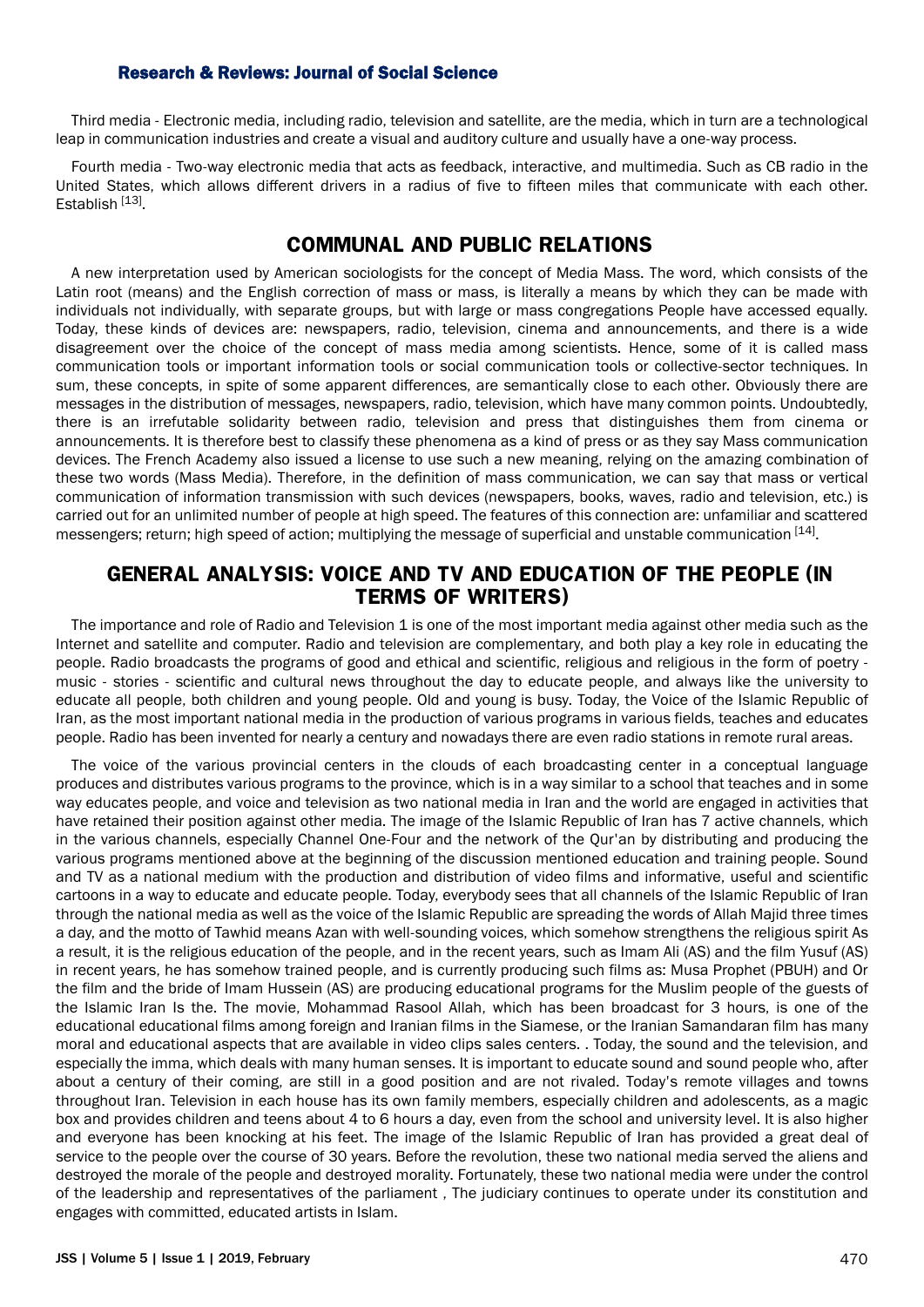Voice and music as two media writers in Iran play an important educational role among countries around the world, especially in the Muslim world, although in some productions these two national media also have defects or inadequacies, but the virtues The production of these two media is more than its disadvantages, because the culture of the Iranian people is the true culture of Islam and the Qur'an. Therefore, its sound production is derived from divine themes. And Islam as the most important humanist religion during the close to fifteen centuries of mutual services between Islam and Iran by Shahid Motahari, the author of the book, is one of the most significant works of the Iranian believers towards the divine religion of Islam, and numerous writers and artists in Iran and the Muslim world And even in the West talk about Islam and write important works on educating and educating people. But the books, one of the media which, despite the fact that it passed through its three hundred years ago, has overcome and overwhelmed the educational and educational role of voice and television, and the voice and the television, dating back to one hundred years ago, All media have been abducted in Iran and the Muslim world and the West, and have always played the most important role among the major media in the world, such as strong and equipped satellites and the Internet and computer or video, and has also been featured as two national media among other media. And their role is not dimmed. In Iran, in general, and in Islamic countries, in particular, the broadcasting has played an important role in the education of all people. By presenting religious and genuine Islamic programs in the fields of family formation with different programs of life, or Iranian table and special conversation With specialist physicians and various scientific experts and religious figures, the question and answer questions of the judgments by these teachers, each of which in some way deals with the education of people, especially young people.

### **CONCLUSION**

Before the changes that have taken place in education over the last century, it can be seen that the goal is not just to give the person the ability to respond to the book as a medium, but to educate (and to educate), and to develop the power of all The tool is free of charge. The tool is not just a textbook, it is a read-only piece of publications and audio and visual devices. Today's student in advanced countries goes to the workshop and laboratory to complete his learning and is practically equipped with tools. And the application of technology. Therefore, if we want our children to be productive and to reach the stage of self-sufficiency, we should not only endorse a medium. Even if the textbook is written by the most authoritative authors based on the most suitable programs and published using the best and most complete methods. There can be no way that other media can play an effective role in teaching, learning, and teaching, while neglecting work-based learning. Theory and practice, whether they are interconnected. The theory has an important role in its application. Indeed, practice and application are essential for the emergence of the theory. At present, schools are often educational media and educational technology. That is the goal of all involved in education. Of course, the goal of all educators is to push schools to use educational teaching technology. Possibilities in this area are not enough. The use of educational technology requires cost and sufficient credit for how to use it. Japan has been able to seize global markets with the best use of technology and media and technology. Today, the first word in the world is those who are technologically and technologically advanced. As we can safely say, technology can provide more educated, individualized, more rigorous training, since the educational equipment and equipment are tangible, Thinking and creating concepts will help the apprentice to understand and understand rather than keep things through insight and understanding that they are best at learning. Today, the use of the traditional teaching method is rejected in the classroom. Therefore, this practice is usually effective It does not bring the necessary. For teaching efficiency, it is usually recommended to use TV and audiovisual media.

### **REFERENCES**

- 1. Roane S. Face to Face: How to reclaim the personal touch in a digital world. Simon & Schuster, New York, 2008.
- 2. Etesami M. Rectors in curriculum and their relationship with religious education. J Islamic Develop. 2010;3.
- 3. Rezaei M. The Cognitive Research Methodology in the Philosophy of Islamic Education, J Research in Islamic Education 2012;15.
- 4. Mohsenpour B. An Analysis of the Evolution of Education, J Edu. 2005;83.
- 5. Davis M and Scott M. Communication apprehension, intelligence, and achievement among secondary school students. Transaction Books, New Brunswick, 2000.
- 6. Baxter A and Pittman G. Communicatively remembering turning points of relationaldevelopment in heterosexual romantic relationships. J Commun Rep. 2001;14:1-17.
- 7. Mohammadi J. Investigating Patterns of the Impact of the Audience on Media Content. Misbah J. 2009;49.
- 8. Babaei S. Mass Media: The World Village Symbol. J Cultural Res. 2013;18.
- 9. Talebi M. Investigating the Satellite Role on Social Order and National Identity. J Security Police. 2012;19.